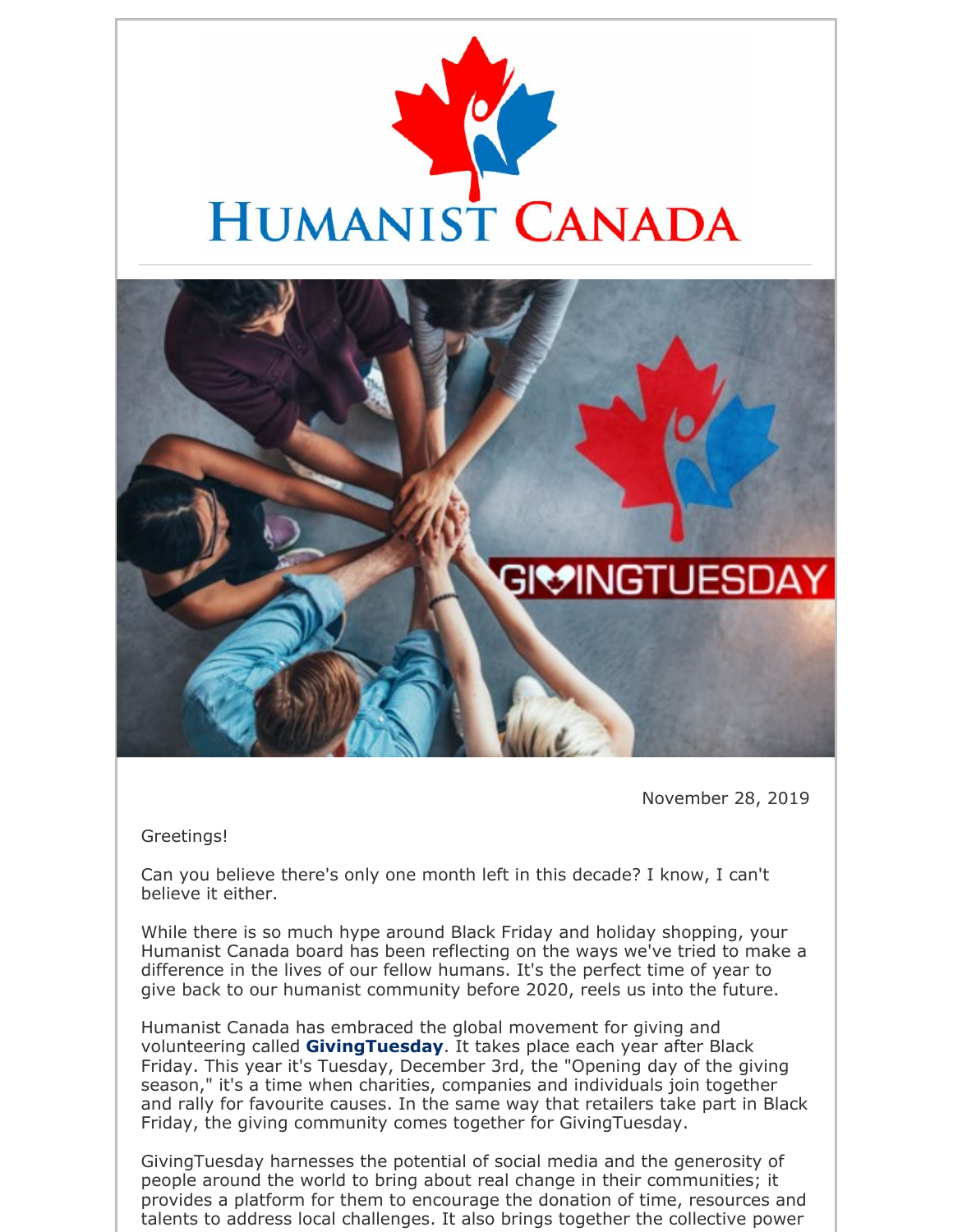of a unique blend of partners - nonprofits, civic organizations, businesses and corporations, as well as families and individuals - to encourage and amplify small acts of kindness. Across Canada and around the world, GivingTuesday unites communities by sharing our capacity to care for and empower one another. We're sending out reminders, and we would love it if you could make Humanist Canada one of your preferred causes this year.

Warmest regards,

Martin Frith, President on behalf of the Board

## **Humanist's International 2019 Freedom of Thought Report is now available**

The Freedom of Thought Report is a unique worldwide survey of discrimination and persecution against humanists, atheists and the non-religious published by Humanists International. In 110 countries (that's 56% of countries worldwide) there is discriminatory state funding of religion.\*

Check it out to see where Canada stands and you might be surprised.



*\*2019, Freedom of Thought Report*

## **Download the 2019 Key Countries edition (PDF)**



## **A school that is changing the world**

Humanist Canada is a proud supporter of Kasese Humanist School in Uganda. In the recent issue of Humanium, a volunteer teacher shared his profound experience at Kasese. *Read more...*

**Humanium** is a NGO dedicated to stopping violations of children's rights throughout the world. It was founded in Geneva in 2008 with a single purpose: the well-being of children worldwide.

# **Member Polling**

# **This Months Poll**

Humanist Canada's monthly webinar is scheduled for **Sundays at 1 pm**. In an effort to accomodate as many members across Canada, would you please pick your preference for time, keeping in mind the options listed are EST.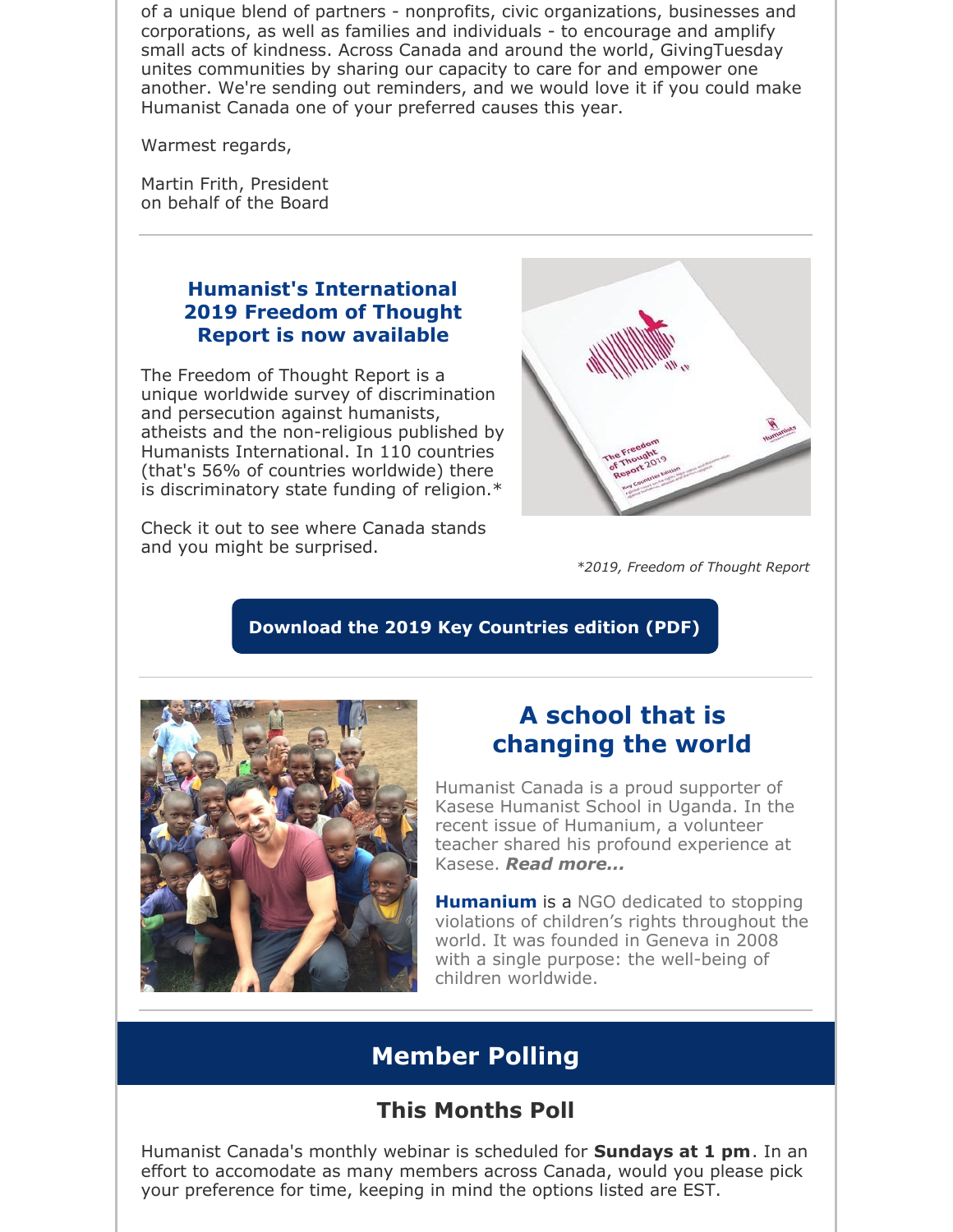

## **Webinar December 8, 2019 at 1 - 2pm EST An Introduction to Street Epistemology**



Have you ever experienced a conversation quickly devolving into an argument or worse, especially if it involves matters of belief? Then this webinar is for you!

The goal of street epistemology is to guide people into engaging their critical thinking skills and applying them to their own beliefs about the world. Street Epistemology is about teaching the most fundamental features of critical thought including the value of skepticism and the scientific method. It's about illuminating the distinction between

beliefs about the universe and the objective truth of the world.

Our presenter, Miguel Mendez, immigrated from Venezuela. He holds degrees in Life Sciences from the University of Ottawa and in Computer Science from Ontario Tech University. After working in the field of bioinformatics, he currently is a software consultant in the financial technology sector at the intersection of machine learning, big data automation, and security. His job is rarely dull.

Miguel is an engaging speaker with a warm presentation style. **Join us on December 8th to discover how Street Epistemology can change and enhance your interactions, both personal and professional.**

**Register Today**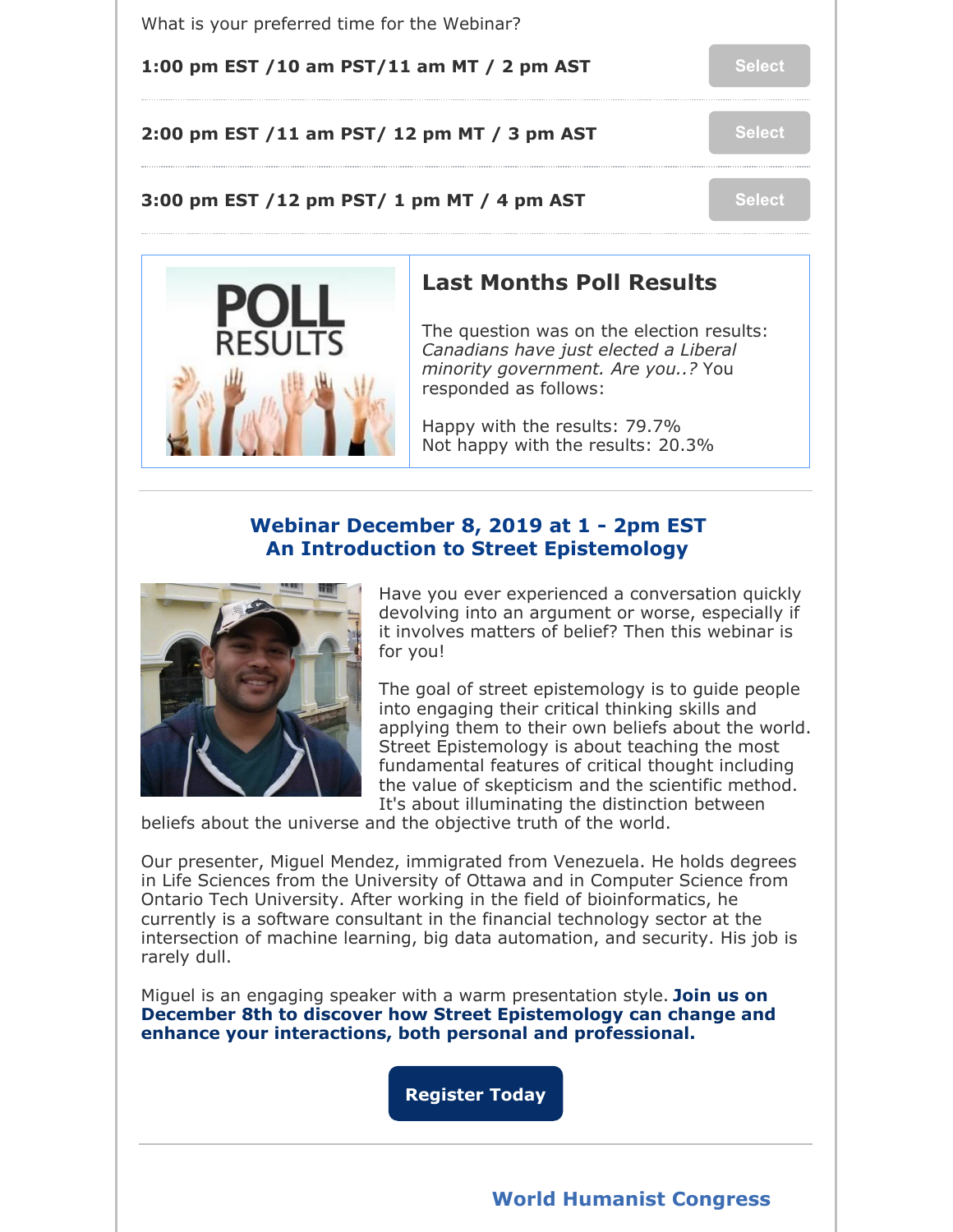**August 6-9, 2020**



**Register before January 15th for Early-Bird Prices**



## **HI Blog**

To stay up-to-date on International Humanist Activities you may want to bookmark Humanists International Blog which features members news and campaign updates in our International community. Check it out!

## **"Humanists At Risk" Fundraising Appeal**

The number of humanists in the world is rising, but the number of us at risk of persecution continues to rise as well. As we move forward into Fall, it is important to remember others who want



to live out the same ideals, but continue to encounter robust discrimination for what they believe. . Click to Donate.



### **Humanist Canada's 2020 AGM will be held in Winnipeg on the May 2-3 weekend.**

Plans are underway for the HC's Annual General Meeting with a Conference Day to bring together Canadian Humanists. The Annual General meeting will be available for remote attendance though stay tuned for updates in the coming months.

#### **Tell us what you'd like to see in the Newsletter.**

To ensure the newsletter is relevant we invite your response to a few short questions. Having feedback from across the country is our goal. **Click here!**



## Why membership in Humanist Canada is important!

We simply can't do it without you. We are entirely funded through memberships and donations. Your involvement is incredibly significant and goes a long way to support lasting change for a better society and a tolerant world where rational thinking and kindness prevail.

Your membership status/expiry date is on **you\'re currently not a member, so please consider joining Humanist Canada today** (M/D/Y). If it's time for you to renew, just click on your personal link below, confirm your information and make your payment today.

Click here: http://weblink.donorperfect.com/humanistcanada\_join